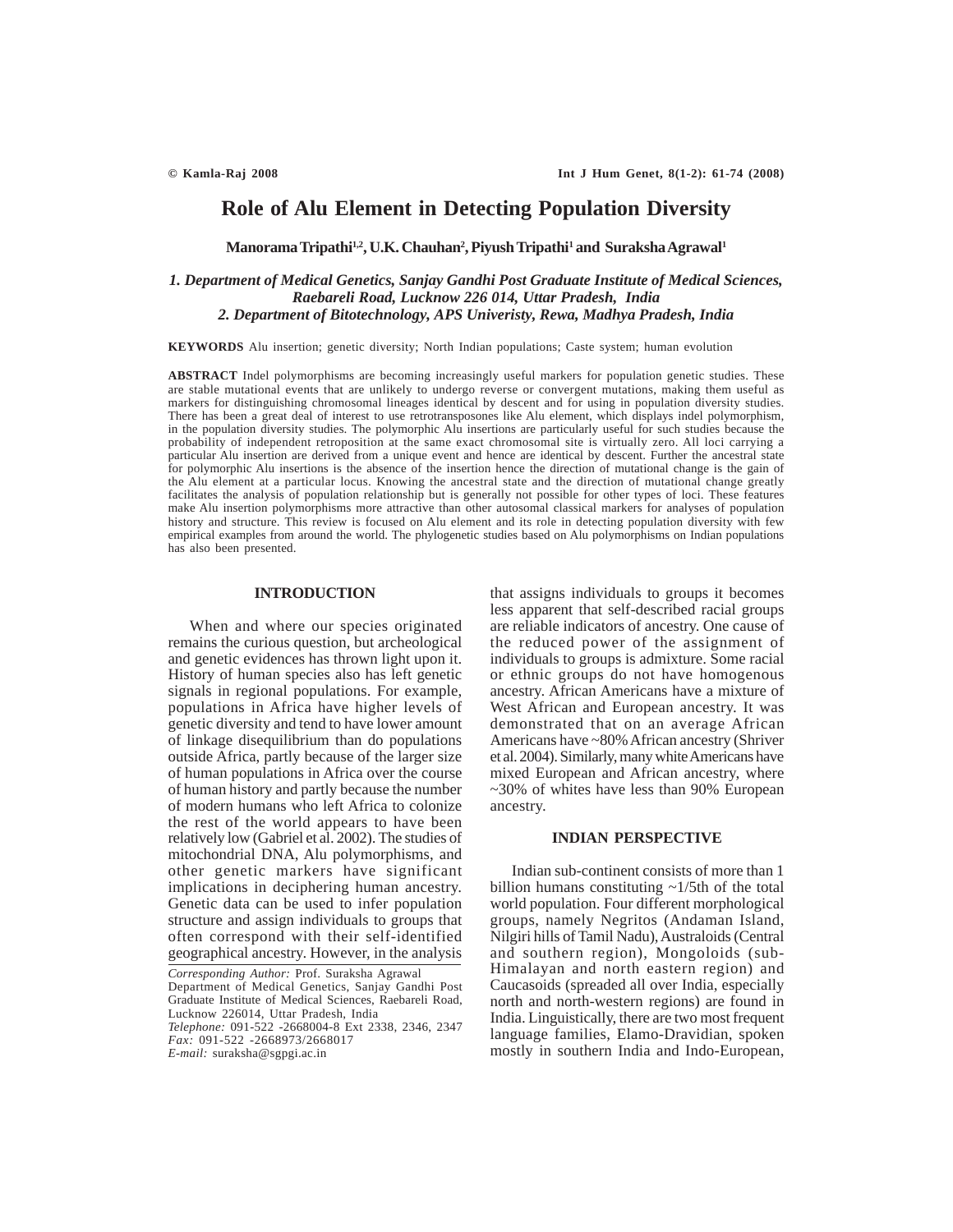spoken almost all over India. The two families are structured into 18 official languages and ~750 dialects. Apart from these, there are Austro-Asiatic speakers, which are mainly tribes and Sino-Tibetan speakers found exclusively in northeastern part of the country.

Various unique features of population structure draw the attention of investigators to explore the gene pool of Indian populations. First is its crucial geographical location that lies on the postulated southern coastal route followed by the anatomically modern *H. sapiens* while coming out of Africa (Cann 2001; Lahr and Foley 1998). Second is the extensive gene flow through a series of migrations and invasions that have contributed the contemporary genetic variation across different geographical locations of India and have created enormous genetic diversity. The 'Arab-Indian' haplotype at the  $\alpha$ -globin gene cluster is a strong testimony to the movements of genes with people. First gene flow to India was witnessed about 10-15 KYA, with the agricultural development in the Fertile Crescent region, as a part of an eastward wave of human migration (Cavalli-Sforza et al. 1994; Renfrew 1989). This wave brought Dravidian languages, mainly Elamo-Dravidian languages (Ruhlen 1991), into India (Renfrew 1989), which may have originated in the Elam province (Zagros Mountains, southwestern Iran) and are now confined to southern India and to some isolated groups in Pakistan and northern India. Further migration event was the arrival of pastoral nomads from the central Asian steppes to the Iranian plateau, ~4,000 YBP that carried Indo-European language family, which eventually replaced Dravidian languages from most of Pakistan and northern India, perhaps by an elite dominance process (Renfrew 1989; Quintana-Murci et al. 2001). These nomadic migrants became strengthened by admixing with native Dravidic-speaking proto-Asian populations and subsequently established the Hindu caste hierarchy to legitimize and maintain their power (Cavalli-Sforza et al. 1994).

The people of India are culturally stratified as tribals and nontribals. The most unique feature of the population structure of India is the caste system that has sub structured Indian population in various endogamous groups. Ethnographic and genetic evidence both support that Hindu castes have been highly endogamous for a long time (Bamshad et al. 2001; Misra 2001). Although the level of genetic differentiation between castes

is relatively small, genetic distances observed in several studies suggest that gene flow is limited (Papiha et al. 1996; Bamshad et al. 2001; Dutta et al. 2002; Lakshmi et al. 2002).

## **MARKERS CHOSEN FOR GENETIC ANALYSIS**

The distribution of genetic variation within and among human populations has long been an important tool for inferring the evolutionary history of modern humans. Numerous early investigators noted that human groups differ in skin color, hair form, body size, and other physical characteristics. Subsequently, blood and protein markers and other traditional genetic polymorphisms have been used to study the extent of variation and relationships among the human populations, both at the local and global scales (Cavalli-Sforza et al. 1994). Dramatic improvements in genotyping technologies over the past 3 decades and the emergence of PCR have facilitated the development of many types of DNA markers. Depending upon the type these could be STRs, SNPs and indels, where as based on their chromosomal origin these could be autosomal, mitochondrial and Y-Chromosome .

In recent years, considerable attention has been devoted to both uniparental and autosomal genetic markers. Because of their lack of recombination, uniparental markers, viz., mtDNA and the nonrecombining region of the Y chromosome facilitate easier construction of haplotypes that help in tracing maternal and paternal lineages. This is not the case with the recombining markers (Ingman et al. 2000; Underhill et al. 2000). Nevertheless, though recombination in case of autosomal loci may mislead about their history, simultaneous use of an array of autosomal polymorphic loci spread across the genome provides more general inference about demographic history and population relationships compared to gender specific markers of Y chromosome and mtDNA.

Studies of autosomal variation that are based on protein polymorphisms, blood groups, restriction-site polymorphisms, and Alu insertions have revealed much about within- and among-population genetic diversity of humans (Cavalli-Sforza et al. 1994; Relethford 2001). Among autosomal markers, special attention has been paid to polymorphisms of short tandem repeats (STRs). These loci are numerous, highly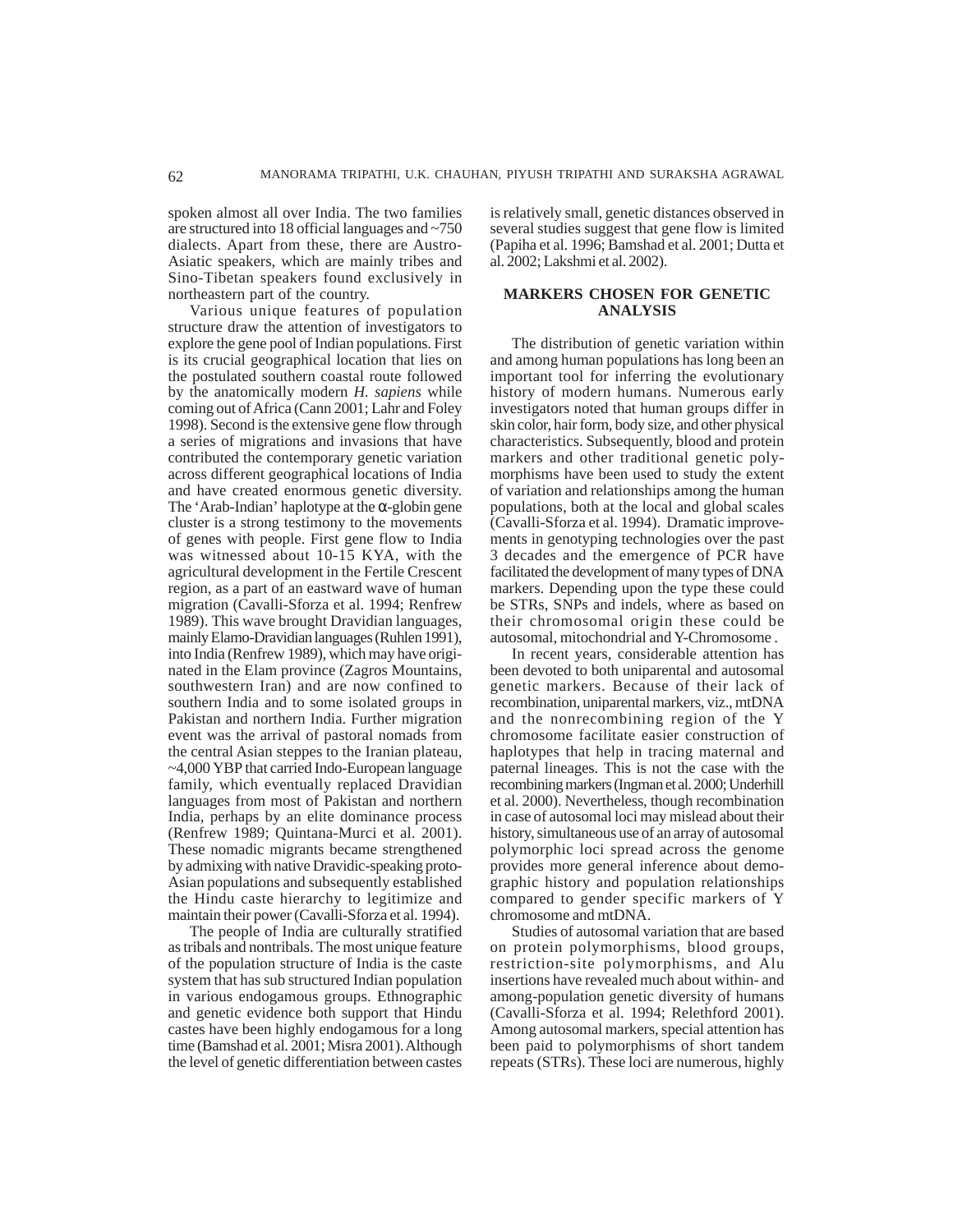polymorphic, and densely distributed across the genome, and they mutate at a high rate approaching  $10^{-3}$  per generation (Weber and Wong, 1993), facilitating inferences about shortterm evolution. Microsatellite statistics have been exploited to study population antiquity, expansion (Jin et al. 2000; Zhivotovsky et al. 2001) and migration (Rousset, 1996). However, a large number of such markers are required in order to get reliable conclusions (Goldstein et al. 1996; Jorde et al. 1997; Zhivotovsky et al. 2001). SNPs are biallelic markers. These polymorphisms, which are expected to occur in the human genome every few kilobases, are abundant and are thought to have low mutation rates. Nucleotide variability can be detected using several methods including SSCP, dHPLC and by direct sequencing. Although emerging SNP-based technologies have recently proven quite useful, SNPs have some limitations due to the fact that they represent single base pair differences. Loci that are highly informative and heterozygous are accompanied by a high mutation rate where as loci that have lower heterozygosities are accompanied by a lower mutation rate. The specific choice will depend on the nature of a given study. Like most other genetic polymorphisms, SNPs can be merely identical-by-state; that is, they may have arisen as a result of an independent parallel forward or backward mutation resulting in genotype misclassification (homoplasy). Recent improvements in SNP-based approaches suggest that most of these problems can be overcome by carefully selecting the correct loci and the correct number of SNPs to be used.

Indel polymorphisms are becoming increasingly useful markers for population genetic studies. It is estimated that in/dels comprise approximately 8% of all human polymorphisms. Insertion or deletions can range in size from 1 nucleotide to several million nucleotides. These are stable mutational events that are unlikely to undergo reverse or convergent mutations, making them useful as markers for distinguishing chromosomal lineages identical by descent and for using gene mapping studies.

There are two reasons why these polymorphic Alu insertions should be particularly useful for population genetic studies: 1. the probability of independent retroposition at the same exact chromosomal site is virtually zero; 2. all loci carrying a particular Alu insertion are derived from a unique event and hence are identical by descent (Stoneking et al. 1997). Polymorphic Alu insertions should thus more accurately reflect population relationship than markers such as RFLPs and VNTRs in which the sharing of the same allele by two individual may reflect chance identity by state (independent mutations). The ancestral state for polymorphic Alu insertions can be reasonably inferred to be the absence of the insertion, and the direction of mutational change is therefore the gain of the Alu element at a particular locus (Batzer et al. 1996; Stoneking et al. 1997). Knowing the ancestral state and the direction of mutational change greatly facilitates the analysis of population relationship which is generally not possible for other types of loci. These features make Alu insertion polymorphisms more useful than other autosomal markers (such as classical markers) for analyses of population history and structure.

#### **Alu Elements**

Recent genome sequencing projects have concluded that the non-coding DNA occupies most of the genome compared to actual coding DNA in eukaryotic genomes (Lander et al. 2001; Waterston et al. 2002). The non coding region is also called as junk DNA. Majority of the 'junk' DNA consists of transposable elements. These elements contribute ~half of the total length of the human genome (Lander et al. 2001). Recent studies of active transposable elements suggest that they can alter gene expression with either harmful or beneficial effects, especially when an active gene is targeted (Deininger and Batzer, 1999; Mills et al. 2007). These elements are associated with genomic fluidity via *de novo* insertions, insertion-mediated deletions, and recombination events (Deininger and Batzer 1999; Gilbert et al. 2002; Symer et al. 2002; Callinan et al. 2005; Han et al. 2005; Sen et al. 2006). The picture now emerging from the literature demonstrates that these transposable elements have various functions and play a significant and dynamic role in the process of the evolution of genomes.

These transposable elements were first discovered by Barbara McClintock in the variegated color pattern in maize (McClintock 1956). In mammals, transposable elements are broadly divided into two categories, transposons and retrotransposons, based on their nature of mobilization. DNA transposons move in a "cut and paste" mechanism and are currently active in various genomes like bacteria, plants, and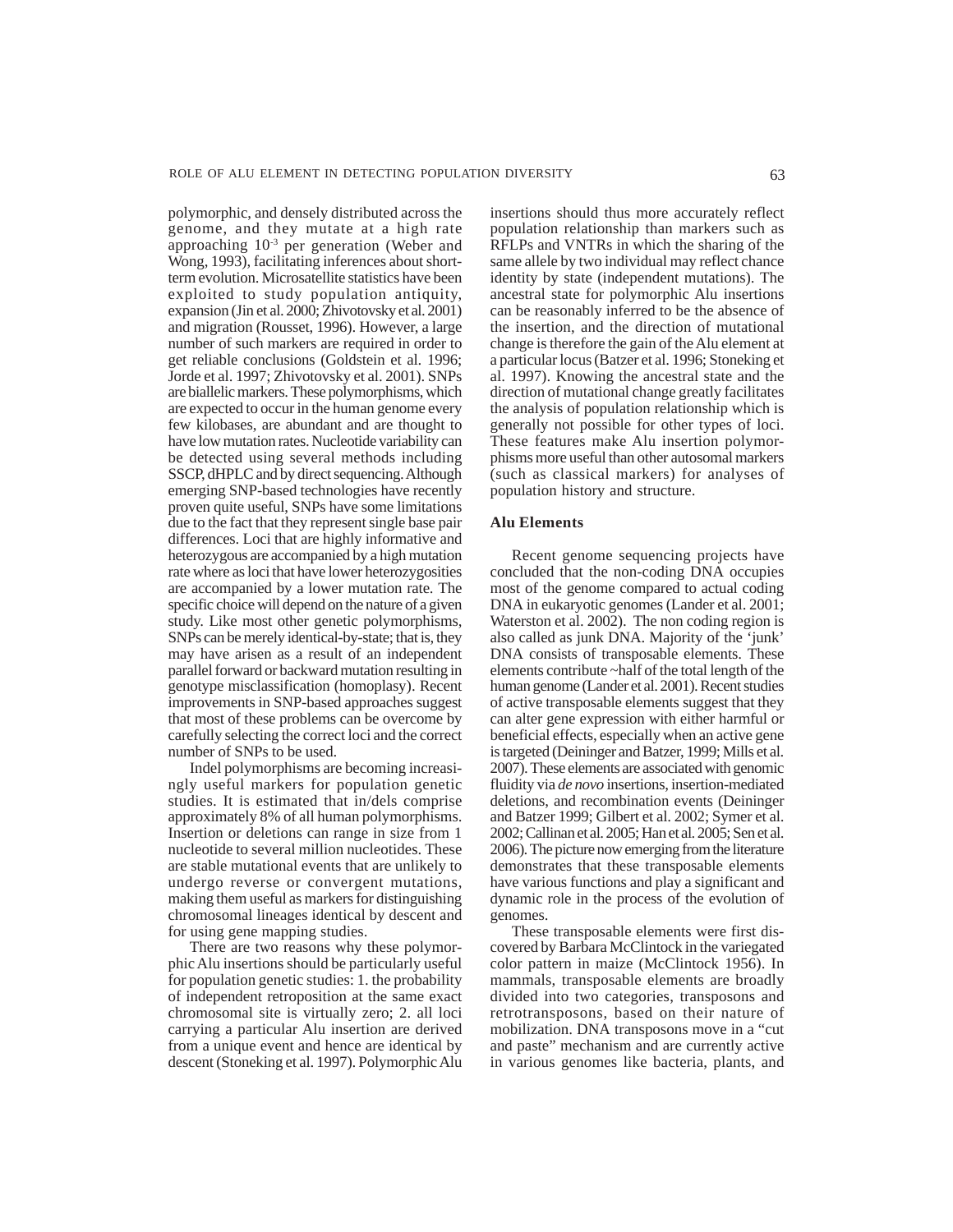insects (Mizuuchi 1992; Lander et al. 2001). However, retrotransposons mobilize to a new location in the genome via an RNA intermediate, thereby duplicating the element (Luan et al. 1993; Feng et al. 1996; Moran et al. 1996). As a result of this "copy and paste" mechanism, retro-transposons accumulate much faster in the genome and have a major impact on genomic architecture (Deininger and Batzer 2002).

## **Discovery and Structure of Alu Elements**

Alu elements are repetitive elements. These were identified originally almost 35 years ago as a component in human DNA renaturation curve (Houck et al. 1979). As these sequences included Alu I restriction sites they were named as Alu elements (Houck et al. 1979). Detailed analysis of this portion of the renaturation curves enabled the sequence analysis of individual Alu elements.

Full-length Alu elements are ~300 bp long followed by a tail of 20-30 adenosine bases. It has dimeric structure composed of two similar but distinct monomers, linked with an oligo (dA) tract (Fig. 1). The current organization is suggestive of their formation due to ancient duplication, as two poly 'A' stretches are present in the elements. The right Alu monomer (3' half) contains a 31 bp insert, which is absent from the left monomer (5' half). The left monomer (5' half) of each sequence contains an RNA polymerase III promoter having two functional boxes (A and B box) but is absent from the right monomer (Fuhrman et al. 1981).

Alu sequences do not encode d (T) 4 RNA polymerase III transcription terminator signal, one often present in the flanking down stream genomic sequence. At the 3' end of Alu element contains a poly (A) tail of variable length. Newly retro transposed Alu elements are flanked by

short intact direct repeats that are derived from the site of insertion, which is consistent with the insertion into staggered nicks in the DNA (Hutchinson et al. 1993).

## **Occurrence and Distribution of Alu Sequences**

Alu elements are commonly found in introns, 3' untranslated region of genes and intergenic genomic regions. Alu sequences accumulate preferentially in gene rich regions. The longlasting presence of Alu elements along with their high copy number in the genome raises questions regarding their role during evolution.

Several potential functions have been proposed for Alu elements, such as stimulation of protein synthesis under stress conditions and regulation of gene expression, but later on these could not be confirmed (Deininger and Batzer 1999). Recent evidences suggested their non uniform distribution across the human genome, as older Alu elements are preferentially found in GC-rich regions while younger Alu elements are slightly more abundant in AT-rich regions (Lander et al. 2001). This was suggestive of positive selection to maintain them in GC-rich, gene-rich regions (Lander et al. 2001). However, this assumption also could not hold true regarding the time scale on which the selective process might have acted (Brookfield 2001; Batzer and Deininger 2002).

Recently the genomic distribution of the three youngest human Alu subfamilies (Ya5a2, Ya8 and Yb9) in conjunction with their insertion polymorphism status in the human population was analyzed, since selection can only act on polymorphic elements (Cordaux et al. 2006). Results indicated that: (i) polymorphic and fixed recently integrated Alu elements are found in



**Fig. 1. Architecture of Alu elements.**

The dimeric structure of Alu elements composed of two monomers, each followed by a short poly(A) tail.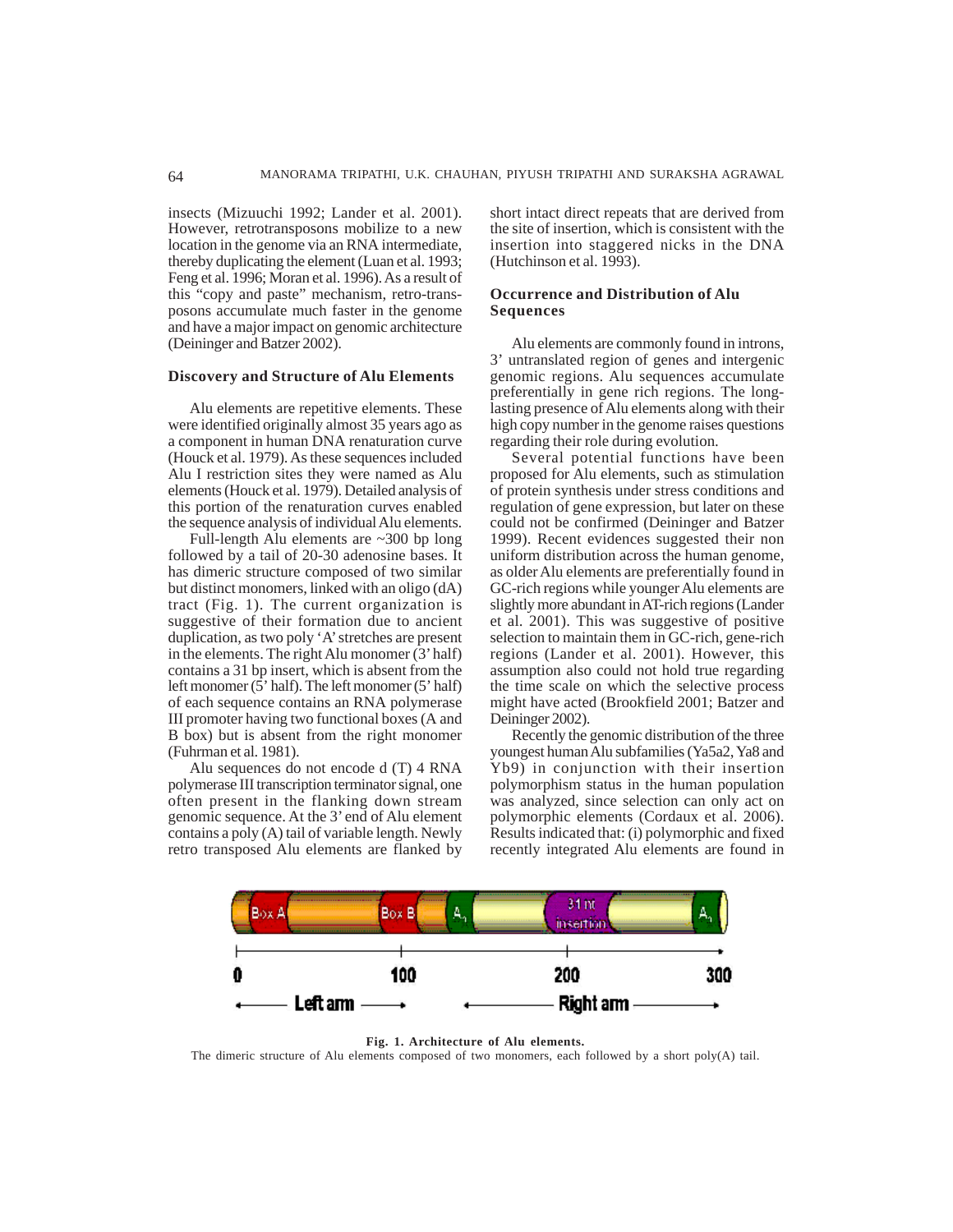genomic regions whose GC contents are statistically indistinguishable, and (ii) recently integrated Alu elements are inserted randomly, regardless of the GC content of the surrounding genomic DNA. These evidences show that recently integrated "young" Alu elements are not subject to positive or negative selection at larger scale. Therefore, young Alu elements can be regarded as essentially neutral residents of the human genome (Cordaux et al. 2006). These results also imply that selective processes specifically targeting Alu elements can be ruled out as explanations for the accumulation of Alu elements in GC-rich regions of the human genome.

#### **Origin and Amplification of Alu Elements**

The origin and amplification of Alu elements are evolutionarily recent which occurred with the radiation of primates in the past 65 million years (Deininger and Daniels, 1986). Sequence analysis of Alu RNAs has indicated that these were ancestrally derived from 7SL RNA gene, which forms a part of the ribosome complex (Ullu and Tschudi, 1984) and also an abundant cytoplasmic component of the signal recognition particle that mediates the translocation of secreted proteins across the endoplasmic reticulum (Okada 1991). Initially it was estimated that these mobile elements are formed in high copy number of  $\sim$  500,000 copies comprising approx 5% of the genome (Batzer et al. 1996) with an average spacing of 4 kb. Detailed analysis of data from HGP has confirmed that they have more than one million copies, constituting the most abundant mobile element in the human genome comprising  $\sim$  10% of the human genome (Batzer and Deininger 2002). Therefore, the origins of present day Alu elements dispersed throughout the human genome can be traced to initial gene duplication during primate evolution and their subsequent amplification. This type of duplication, followed by the expansion of a SINE family, has occurred sporadically throughout evolutionary history in mammalian and non-mammalian genomes (Deininger and Batzer 2002).

Alu elements are retroposons i.e. they transpose via an RNA intermediate, which is then reverse-transcribed and inserted into a new location in the genome. This RNA-mediated transposition is termed retroposition (Rogers



**Fig. 2. Target-primed reverse transcription (TPRT) mechanism.**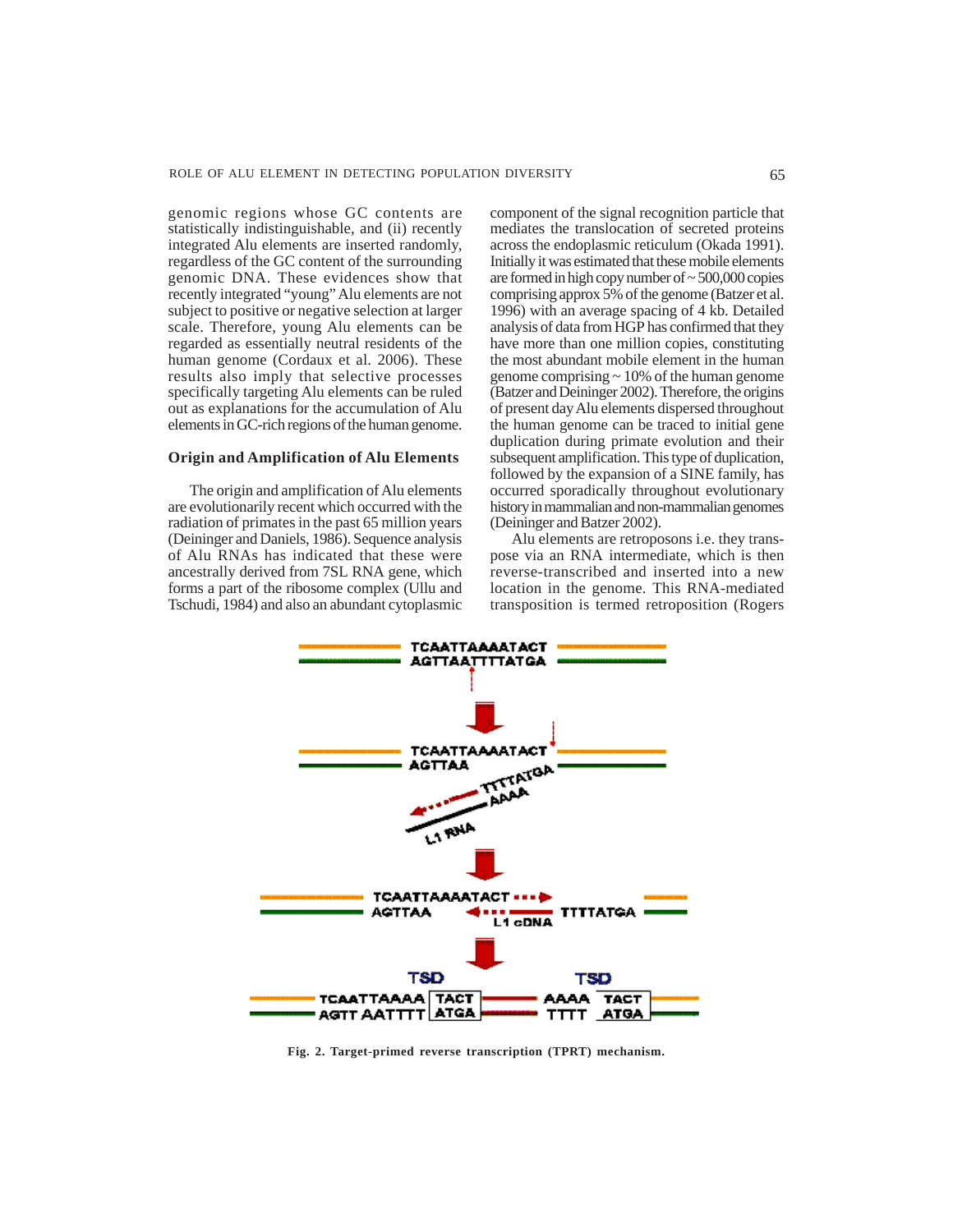1998). The most accepted mechanism for Alu mobilization is shown in Figure 2. The Alu-derived transcript uses a nick at its genomic integration site for target- primed reverse transcription (TPRT) to occur (Feng et al. 1996; Moran et al. 1996; Luan et al. 1993). As the Alu element does not code for an RNA-polymerase-III termination signal, its transcript will therefore extend into the flanking unique sequence. The typical RNApolymerase-III terminator signal is a run of four or more Ts on the sense strand, which results in three Us at the 3' terminus of most transcripts. It has been proposed that the run of A at the 3' end of the Alu might anneal directly at the site of integration in the genome for target-primed reverse transcription. It seems likely that the first nick at the site of insertion is often made by the L1 endonuclease at the TTAAAA consensus site. The mechanism for making the second-site nick on the other strand and integrating the other end of the Alu element remains unclear. A new set of direct repeats is created during the insertion of new Alu element.

The L1 endonuclease cleaves between an A and a T on the bottom strand of DNA, exposing a 3' hydroxy group. The target DNA functions as a primer from which complementary DNA is made (using the polyadenylated L1 RNA as a template). The second cleavage (on the sense strand of the chromosomal DNA) is staggered relative to the first, and repair or filling in of the gaps between the L1 cDNA and the chromosomal DNA results in a short target-site duplication (TACT, boxed).

# **Alu Polymorphism and Human Genetic Diversity**

The evolution of modern human populations continues to be a topic of controversy. Evidence from mtDNA, Ychromosome polymorphisms, autosomal markers, and fossil material supports both the expansion of early modern human populations in Africa and the partial or complete replacement of other hominid groups (Ovchinnikov et al. 2000). Interpretation of other, primarily fossil data suggests both an early expansion of hominid lines and multiregional development of modern humans (Wolpoff et al. 2001). The increasing number and variety of genetic markers offer additional opportunities for more-detailed analysis of human evolution and of genetic diversity within and between human populations.

Numerous studies utilizing a variety of

polymorphic loci suggest an overall pattern of higher gene diversity in African populations compared to that in the non-African populations (Jorde et al. 2000). These studies have focused primarily on neutral restriction-site polymorphisms (RSPs), short tandem-repeat polymorphisms (STRPs), noncoding autosomal sequences, Y chromosomes, and mtDNA. Analyses of protein coding regions, including the neurofibromatosis type 1 (NF1), angiotensinconverting enzyme (ACE), myotonic dystrophy (DM), dopamine D2 receptor (DRD2) and fragile X (FMR1) loci, have also shown higher levels of diversity in African populations compared with levels found in non-African populations (Rieder et al. 1999; Crawford et al. 2000). Some loci, including the melanocortin 1 receptor (MCR1) and phenylalanine hydroxylase (PAH) loci, do not consistently show patterns of higher diversity in African populations, revealing the potential influence of natural selection on patterns of genetic diversity. Noncoding DNA sequences on chromosomes 22, 15, and 1 show higher nucleotide-diversity estimates for African populations than for non-African populations, consistent with a recent human population expansion (Yu et al. 2001).

Alu insertion polymorphisms and other SINE elements are robust markers for evolutionary and phylogenetic studies because they have a unique mutational mechanism, an absence of back mutation, and a lack of recurrent forward mutation (Hamdi et al. 1999; Roy-Engel et al. 2001). A specific Alu insertion and nearby flanking sequence will be identical by descent in all individuals in whom they occur (Batzer et al. 1996). Thus, sets of related chromosome regions marked by an Alu insertion event can be distinguished from a pool of ancestral chromosomes that lack the element. These features give each locus genetic polarity that allows the independent assignment of an ancestral state and a root for phylogenetic analyses.

Previous studies of human genetic variation have utilized polymorphic Alu insertions to gain insight into population history. Studies using multiple Alu loci or a single Alu locus with flanking markers show high African diversity and a greater effective population size for Africans (Stoneking et al. 1997; Watkins et al. 2002). When a large number of Alu elements are analyzed, individuals can usually be classified according to their continent of origin (Bamshad et al. 2003). Alu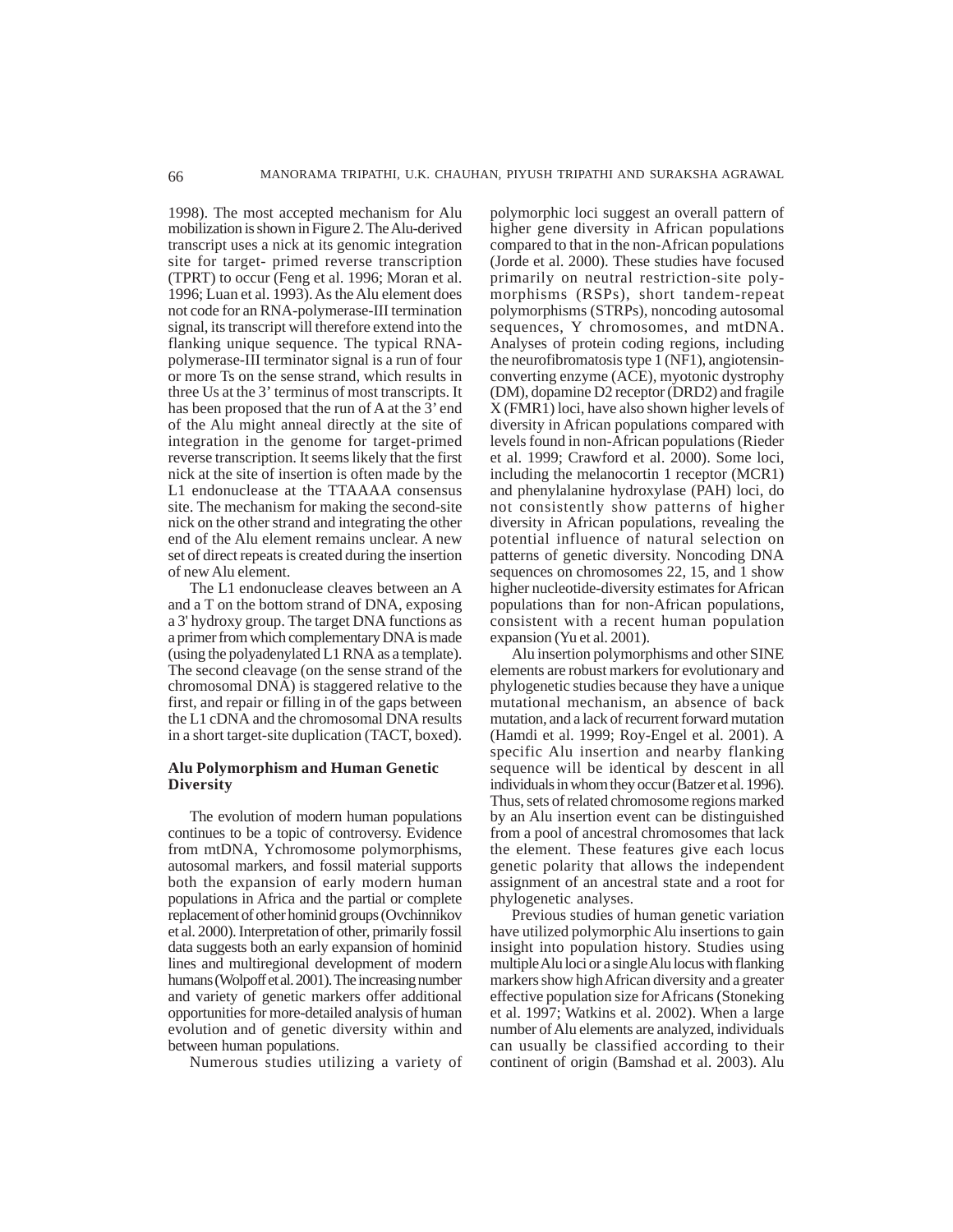insertions are also useful for resolving genetic relationships in more limited locales such as NW Africa and the Caucasus region (Comas et al. 1998).

The use of these polymorphisms in a worldwide survey of human populations has confirmed the African origin of modern humans (Batzer et al. 1996; Stoneking et al. 1997). However, the use of Alu insertion polymorphisms in human evolution has been focused world-wide, and except for some population studies, relatively little research has been devoted to specific population questions. Comas et al. 2000 analyzed 11 Alu insertion polymorphisms (ACE, TPA25, PV92, APO, FXIIIB, D1, A25, B65, HS2.43, HS3.23, and HS4.65) in several NW African and Iberian populations.

Watkins et al. in 2002 have examined 35 Alu loci and 30 gene-related RSPs in 31 world populations, to characterize diversity and genetic structure in modern human populations. The genetic-distance estimates based on Aluinsertion polymorphisms, RSPs, STRPs, and mtDNA, using the same individuals in the same populations, are highly correlated. They have demonstrated that the African populations have higher overall Alu gene diversity (heterozygosity) than do other populations. This finding is concordant with results from other marker systems, including the mitochondrial genome, autosomal STRPs, and the Y chromosome (Jorde et al. 2000). The observed homozygosity for the Alu insert (the derived state) is significantly higher (P<0.05) in all non-African groups than it is in sub-Saharan Africans. All subpopulations outside Africa have higher observed levels of Alu homozygosity, as averaged over the 35 Alu loci, compared to populations within Africa. Comparisons of the major population groups and their subpopulations, through the use of rooted RSP loci, show a similar trend, outside Africa, toward increasing frequency and homozygosity of derived alleles.

This trend was similar to Stoneking et al. 1997, where they have investigated 34 independent world populations using only eight Alu loci. They have also confirmed that the average Aluinsertion frequencies over all loci show a similar trend toward an increasing frequency of Alu insertions in populations outside Africa.

Nasidze et al. (2001) analysis of 8 Alu insertion loci (ACE, TPA25, PV92, APO, FXIIIB, D1, A25, B65) in six populations from the Caucasus exhibits

low levels of within-population variation and high levels of between-population differentiation, with the average  $F_{ST}$  value for the Caucasus of 0.113, which is almost as large as the  $F_{ST}$  value of 0.157 for worldwide populations (Table 1).

Table 1: Average heterozygosity and F<sub>ST</sub> values for **various populations.**

| Region         | No. of | No. of<br>populations individuals | Heterozy-<br>gosity | $F_{ST}$ |
|----------------|--------|-----------------------------------|---------------------|----------|
| Africa         | 6      | 176                               | 0.402               | 0.086    |
| Americas       | 4      | 184                               | 0.381               | 0.038    |
| Europe         | 7      | 334                               | 0.396               | 0.017    |
| Sahul          | 3      | 185                               | 0.308               | 0.105    |
| Southeast Asia | 7      | 359                               | 0.377               | 0.067    |
| Western Asia   | 7      | 262                               | 0.414               | 0.053    |
| Caucasus       | 6      | 221                               | 0.311               | 0.113    |
| World          | 40     | 1721                              | 0.426               | 0.157    |

(Nasidze et al., *European Journal of Human Genetics* 2001, 9, 267 - 272)

The average heterozygosity for each locus ranged from 0.09 to 0.47, which is close to the maximum possible heterozygosity of 0.5 for a biallelic locus. The average heterozygosity for each population was lower in Ingushians (0.209) than in the other populations (range  $0.318 \pm 0.394$ ). The Fst values are also substantial (Tables), ranging from 0.018 (APO and A25) to 0.222 (FXIIIB). The average Fst value for the Caucasus is almost seven times higher than in Europe and twice to that in west Asia (Table 1). This high Fst value indicates large differences in the Alu insertion frequencies among Caucasus populations. The Caucasus groups were compared with a worldwide data set typed for the same eight Alu insertion loci (Stoneking et al. 1997) to examine population relationships. Neither geographic nor linguistic relationships appear to explain the genetic relationships of Caucasus populations. Instead, it appears as if they have been small and relatively isolated, and hence genetic drift has been the dominant influence on the genetic structure of Caucasus populations.

Bamshad et al. (2003) demonstrated that, for a collection of heterogeneous samples from sub-Saharan Africa, East Asia, and Europe, the genetic data accurately predicted assignment to clusters that corresponded to major continents. However, correct assignment to the continent of origin with a mean accuracy of at least 90% required a minimum of ~60 Alu markers or microsatellites. This is a modest number of markers, but it supports the contention that most studies performed to date have lacked the power to make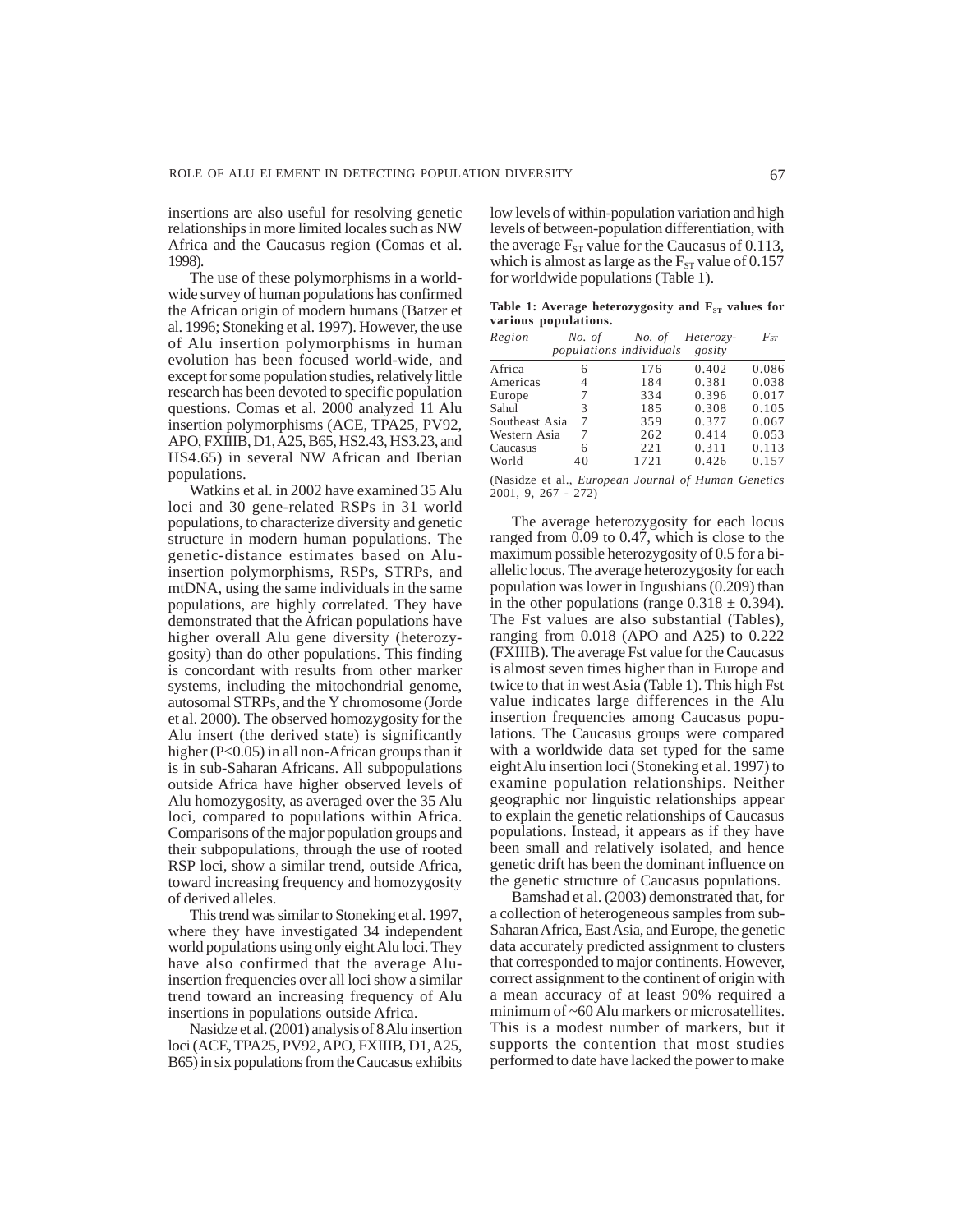strong inferences about population structure and sample assignment, even among highly differentiated samples (Wilson et al. 2001; Romualdi et al. 2002). One criterion that has been used to rank the power of loci for detecting population structure is  $F_{ST}$  (Bowcock et al. 1991; Rosenberg et al. 2001). For some Alu markers, the insertion frequency varied little among continental populations, whereas others were nearly monomorphic in one continental population or another. Accordingly, the  $F_{ST}$ estimates of individual Alu loci ranged from 0 to 0.72. Thus, although a minimum of 60 Alu markers or microsatellites were necessary to assign the predicted continent of origin for at least 90% of all the samples, individual markers were not equally informative. The  $F_{ST}$  value among the continental populations was markedly lower for microsatellites (0.042) than for Alu markers (0.13). The Alu  $F_{ST}$  value is consistent with  $F_{ST}$  estimates obtained in previous studies of biallelic markers.

One of the biggest data set is contributed by Watkins et al. 2002, where they have used 100 Alu polymorphic loci scattered over all 22 autosomes to investigate 710 individuals representing 31 populations from Africa, East Asia, Europe, and India (Table 2). They have demonstrated that the Alu diversity is highest in Africans (0.349) and lowest in Europeans (0.297). The diversity trends using 100 Alu insertion polymorphisms are, in general, consistent with studies using smaller numbers of Alu loci (Stoneking et al. 1997; Watkins et al. 2002). Alu insertion frequency is lowest in Africans (0.463) and higher in Indians (0.544), E. Asians (0.557), and Europeans (0.559).

In this study  $F_{ST}$  results suggested that Alu diversity between populations is highest for continental groups that are separated by large geographic distances, such as Africa, Asia, and Europe. The reduction in  $F_{ST}$  observed when Indians are included is consistent with previous work showing both Asian and European affinities in South Indian populations (Bamshad et al. 2001). Large genetic distances are observed among African populations and between African and non-African populations. The root of a neighborjoining network is located closest to the African populations. These findings are consistent with an African origin of modern humans and with a bottleneck effect in the human populations that left Africa to colonize the rest of the world.

Cotrim et al. in 2004 studied four Alu polymorphic loci (APO, ACE, TPA25, and FXIIIB)

|             |  | Table 2: Alu diversity for major groups and 31 |  |  |  |
|-------------|--|------------------------------------------------|--|--|--|
| populations |  |                                                |  |  |  |

| Population                  | Alu Diversity |                     |
|-----------------------------|---------------|---------------------|
| <b>Africans</b>             | 0.3487        | $(0.3189 - 0.3785)$ |
| Alur                        | 0.3544        |                     |
| Biaka Pygmy                 | 0.3073        |                     |
| Hema                        | 0.3503        |                     |
| !Kung                       | 0.3390        |                     |
| Mbuti Pygmy (Coriell)0.3221 |               |                     |
| Mbuti Pygmy                 | 0.3135        |                     |
| Nande                       | 0.3393        |                     |
| Nguni                       | 0.3445        |                     |
| Sotho/Tswana                | 0.3411        |                     |
| Tsonga                      | 0.3510        |                     |
| E. Asians                   | 0.3104        | $(0.2729 - 0.3480)$ |
| Cambodian                   | 0.2947        |                     |
| Chinese                     | 0.3178        |                     |
| Japanese                    | 0.3064        |                     |
| Malay                       | 0.3256        |                     |
| Vietnamese                  | 0.2965        |                     |
| <b>Europeans</b>            | 0.2973        | $(0.2616 - 0.3331)$ |
| Finns                       | 0.2927        |                     |
| French                      | 0.3009        |                     |
| N. European                 | 0.2964        |                     |
| Poles                       | 0.2798        |                     |
| <b>Indians</b>              | 0.3159        | $(0.2803 - 0.3514)$ |
| Brahmin                     | 0.3128        |                     |
| Irula                       | 0.3068        |                     |
| Kapu                        | 0.3117        |                     |
| Khonda Dora                 | 0.3050        |                     |
| Kshatriya                   | 0.3031        |                     |
| Madiga                      | 0.3103        |                     |
| Mala                        | 0.3113        |                     |
| Maria Gond                  | 0.3029        |                     |
| Relli                       | 0.3220        |                     |
| Santal                      | 0.3007        |                     |
| Vysya                       | 0.2993        |                     |
| Yadava                      | 0.3127        |                     |

(95% CI in parentheses)

among individuals from six Brazilian African-Derived Populations. The allelic frequencies in these populations were similar to those previously observed in African-derived populations from Central and North America. Genetic variability index ( $F_{ST}$  and  $G_{ST}$ ) were similar to those observed for other African populations analyzed. The overall  $F_{ST}$  was 0.073, higher than the 0.042 value estimated by Watkins et al. (2002). However,  $G_{ST}$ was 0.067, similar to that observed by Stoneking et al. (1997) i.e. 0.088 in Africans. These were higher than those observed for other world populations, with the exception of Amerindians (Stoneking et al. 1997; Watkins et al. 2002).

Within Amerindians,  $G_{ST}$  values obtained with Alu insertions range from 0.102–0.452. Further a comparative study about Asian, Northern Arctic and Amerindian populations have revealed a decreasing trend of heterozygosity and amount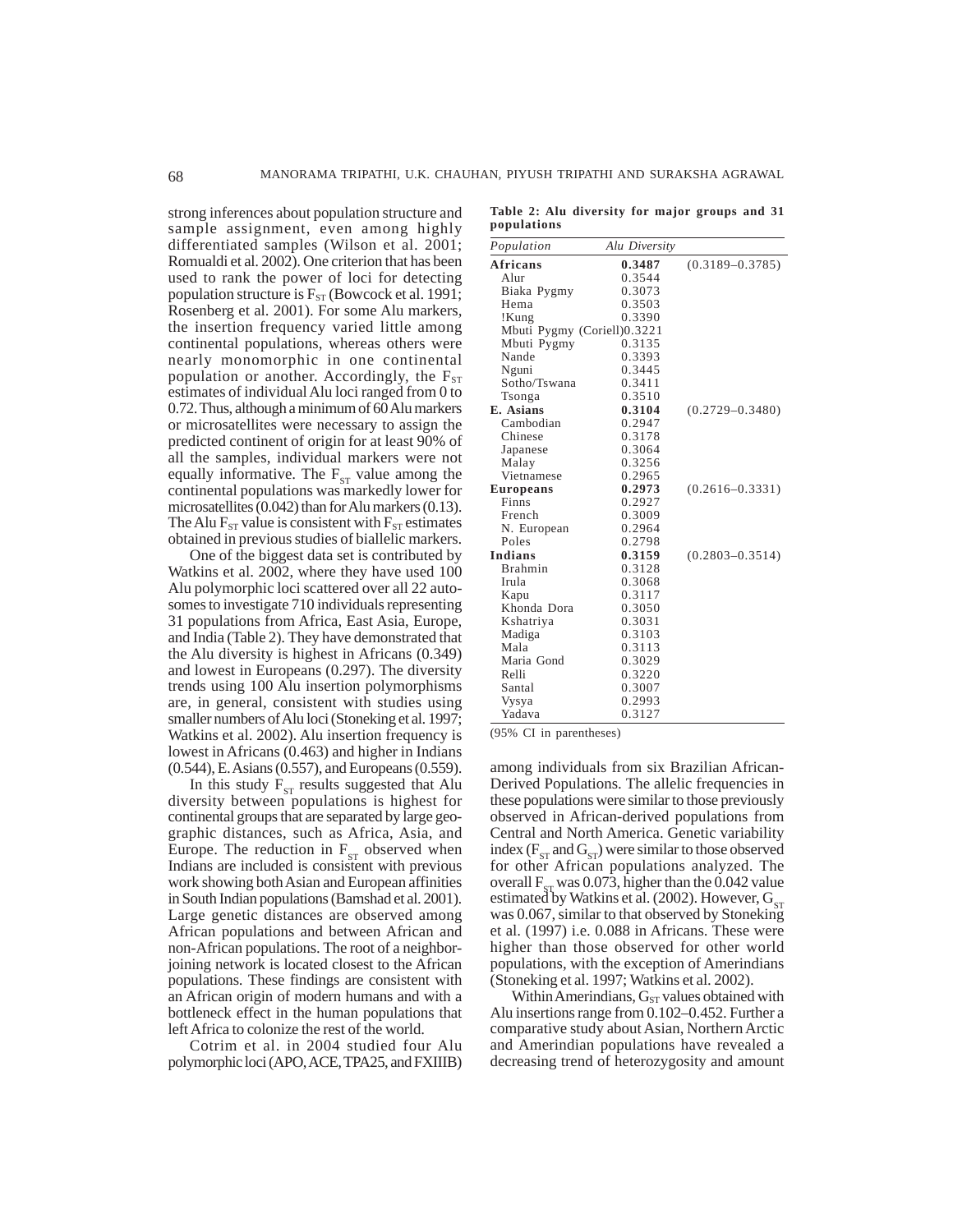of gene flow was observed from Asian to Amerindian populations (Battilana et al. 2006). Overall, Brazilian populations showed a higher degree of gene flow than average when compared to other worldwide populations, but similar to other African-derived populations.

#### **Alu Polymorphism in Indian Populations**

A number of studies have investigated Alu polymorphism among the Indian populations along with other world populations to understand the extent of genetic differentiation and to trace their ancestry. One such study investigated various populations from Africa, East Asia, Europe, and India using 100 Alu markers (Watkins et al. 2003). This study has included eight Indian caste groups and four endogamous south Indian tribal populations. In the NJ network South Indian caste and tribal populations are located between the European and E. Asian clusters. The bootstrap value reflects the fact that the genetic distance between the Indian and E. Asian population groups is almost identical to the genetic distance between the Indian and European population groups. The Indian castes from the state of Andhra Pradesh have exhibited low between-group differences that are probably attributable, in part, to low geographic distances between groups. The tribal Indian groups show relatively high betweengroup differentiation, which probably can be attributed to reproductive isolation and drift, consistent with previous studies of such populations (Das et al. 1996). Ravindranath et al. (2005) investigated Yadava population from Visakhapatnam, Andhra Pradesh using only four Alu insertion/deletion polymorphisms. They have compared their data with the available data of two Andhra Pradesh tribal populations and concluded that the Yadavas are closer to Konda Reddy than Koya Dora populations.

Vishwanathan et al. (2004) studied genetic structure and affinities of five Dravidian-speaking tribal populations inhabiting the Nilgiri hills of Tamil Nadu, in south India, using 24 autosomal DNA markers, including 7 Alu markers. They have observed that these populations may share a common ancestry and are more closely related to other Indian groups than they are to African groups. Kanthimathi et al (2007) recently studied early immigrant Thevar populations of Tamil Nadu, which are traditionally agriculturists, culturally homogenous and endogamous, using

a panel of seven Alu elements. High levels of polymorphism at all loci in their populations reflected their common ancestry. Majumder et al. (1999) studied seven Alu Indel polymorphic markers among 396 unrelated individuals belonging to 14 ethnic populations from different geographical locations and of different sociocultural hierarchy that included 4 tribes. The Indian populations show not only higher degree of genomic differentiation among but also greater levels of heterozygosity than among most other global populations except Africa.

Population diversity analysis based upon these studies reveal that our perception of the amount and distribution of human genetic diversity is becoming radically altered by the introduction of sophisticated molecular techniques into the field of evolutionary biology. Here Alu insertion polymorphism may play very important role as a genetic marker that has come up with increased precision in estimating the evolutionary relationships between populations.

We have also studied 9 populations from north India using a panel of 10 Alu markers and have seen that the nine north Indian populations are genetically closer to the Caucasian than to Asian populations. The phylogenetic reconstruction of these populations along with other world populations based on only seven Alu markers i.e. ACE, TPA25, PV92, APO, FXIIIB, D1 and B65 has shown that all the nine north Indian populations have clustered with the European populations (Fig. 3). In this phylogenetic analysis a hypothetical population having zero Alu element insertion at each locus was also included and was placed within the cluster of African populations (Fig. 3). The placing of hypothetical population among African populations is further confirmation of African populations being most ancient.

This was further confirmed in a two dimensional principal coordinate (PC) analysis where our populations were compared with other world populations. The first two principal components account for 72.1% of the variance observed (53% and 19.1% respectively) and demonstrated the clustering of the Indian populations between the Asian and European populations (Fig. 4).

Indian sub-continent has witnessed a massive gene flow from varied sources during the history. To predict gene flow we have plotted average heterozygosity of our populations along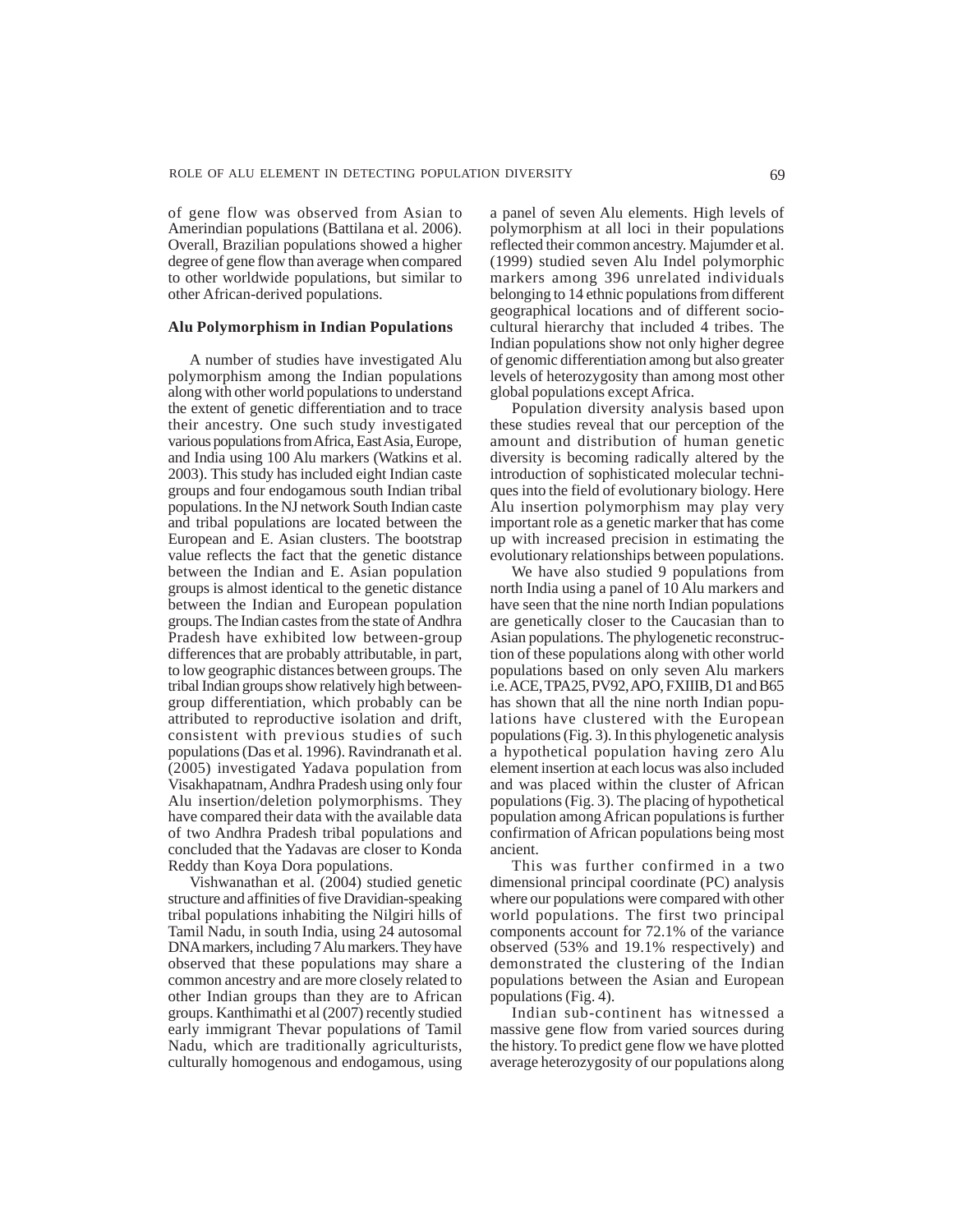

**Fig. 3. Phylogram showing Indian populations among world populations**



**Fig. 4. Principal Component plot of Indian populations with other world populations**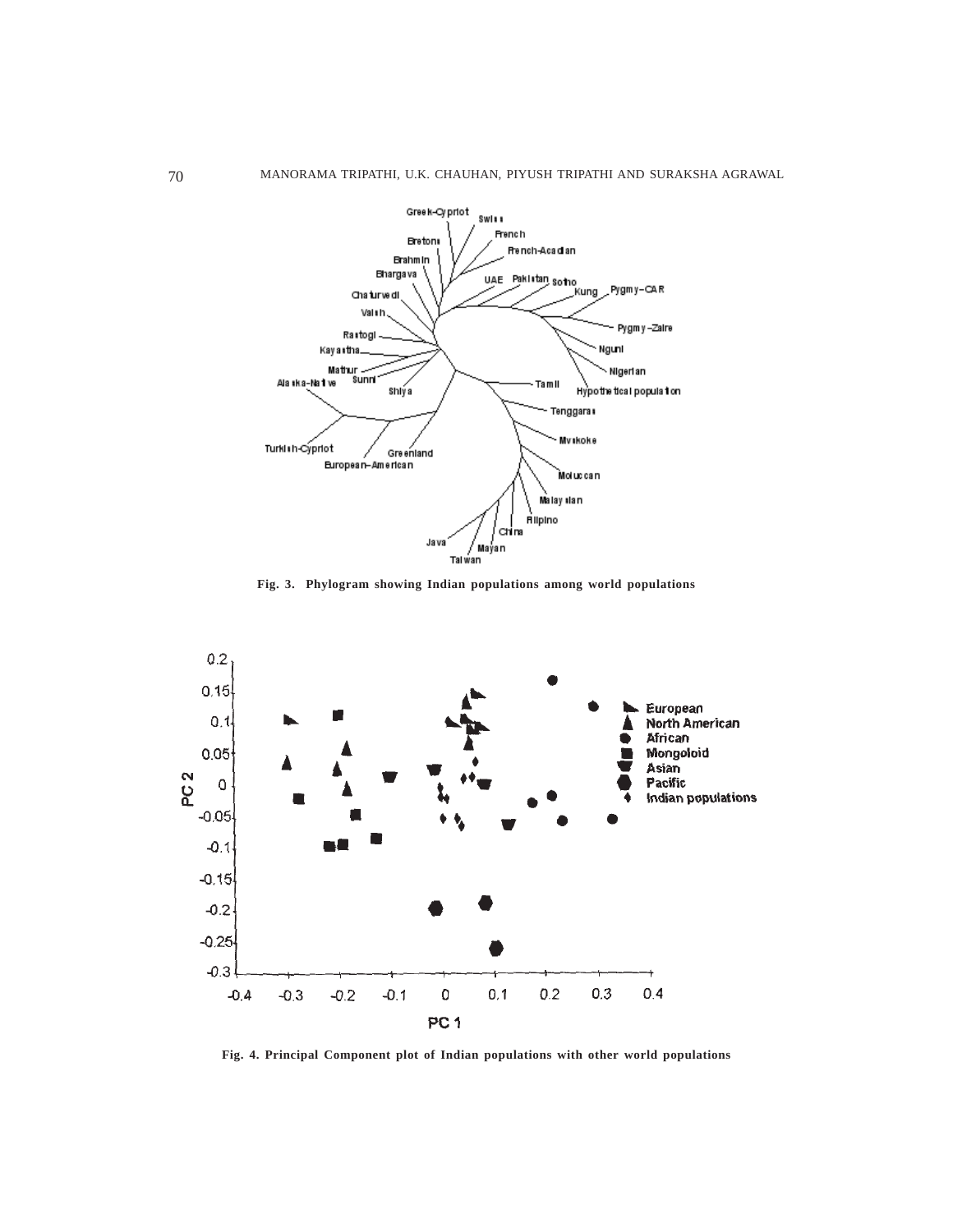with other Indian populations based on seven Alu polymorphic markers against genetic distance from centroid. In this regression plot, all the populations including the three upper Hindu caste populations i.e. Brahmin, and it's two subgroups Bhargava and Chaturvedi were placed marginally above the theoretical regression line, showing relatively higher heterozygosity and thus the higher gene flow than predicted (Fig. 5). Among these populations along with high gene flow a considerable extent of gene differentiation is also observed as suggested by their large distances from the centroid. The explanation could be that gene flow occurred prior to the subdivision of these populations into largely endogamous subpopulation. It is suggested that after migration of modern humans from Africa, there were many rapid population expansions following an initial period of isolation. The studied Indian populations have higher heterozygosity as compared to African populations. This increased heterozygosity in conjunction with greater differentiation could be a result of gene flow with subsequent expansion and subdivisions into smaller endogamous populations leading to rapid genetic differentiation.

The high-resolution analysis of Alu markers of human genome infers that the north Indians are genetically highly diverse people with most of the variation scattered between individuals. The genetic differentiation does exist between endogamous groups across Indian mainland but the differentiation is mainly configured geographically and linguistically, and the stringent socio-cultural norms governing endogamy have only a trivial contribution. A number of migrations and invasions through the northwestern corridor of India have more genetic evidences in the paternal lineages. Despite experiencing a glut of human migrations, the paternal genealogy of north Indians still sustains the records of each of the migratory episodes and the legacy of Indo-Aryan speakers is discernible in the gene pool of each of the studied north Indian populations. Overall, the genetic configuration of Indians is as complex as the history of Indian mainland, interwoven in numerous threads of unknown facts. More genetic data from this part of the world and other critically important regions like Afghanistan, Iran and Iraq are essential in tracing the missing blocks of the causes and consequences of human genetic variation.

To conclude we say that the use of Alu indel polymorphisms is very important tool for population genetic studies because they are identical by descent. Also its use provides direction of mutational change as the ancestral



**Fig. 5. Plot of genetic distance from centroid vs average heterozygosity**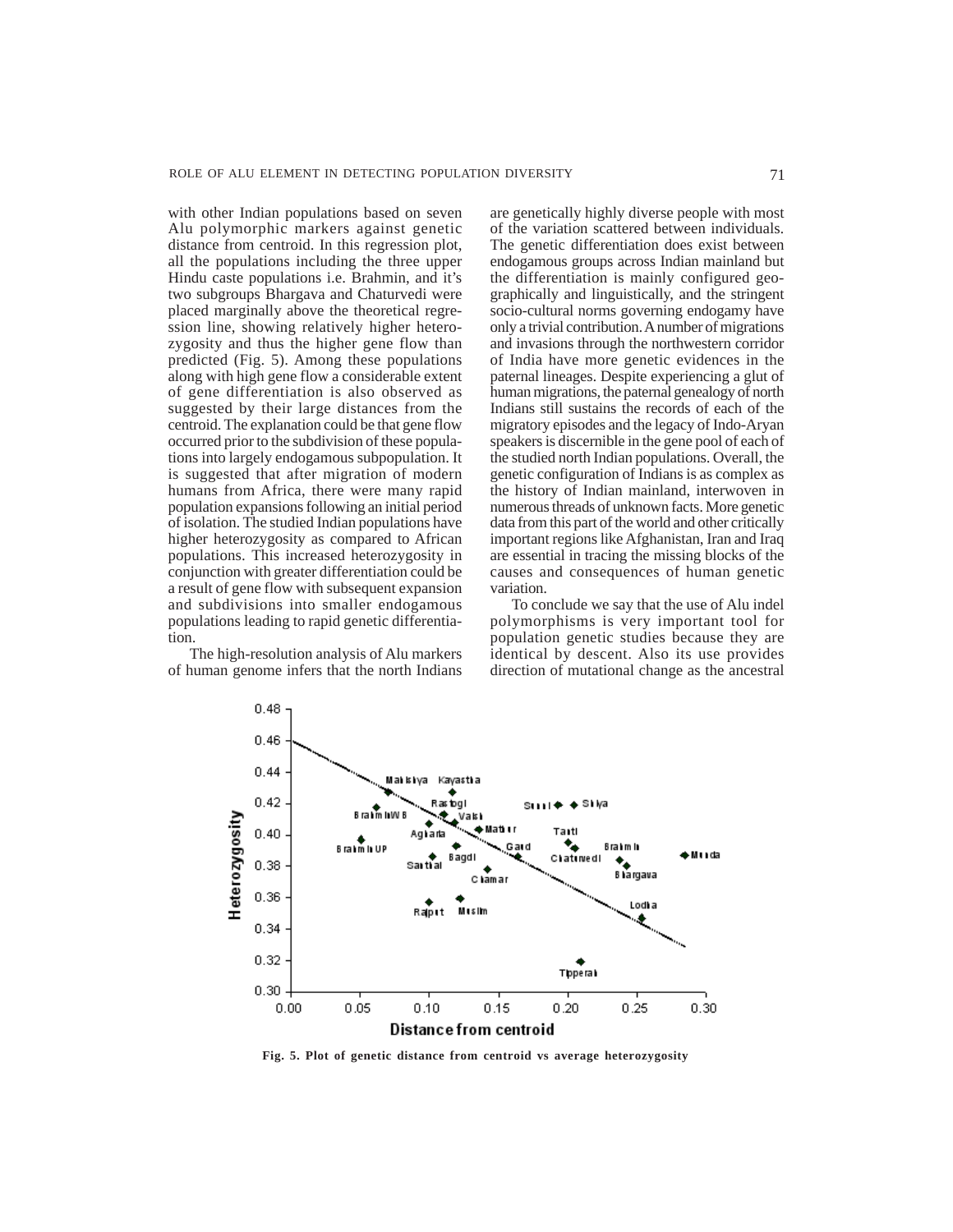state is the absence of the insertion and newer allele would be the gain of the Alu element at a particular locus. These pieces of information enable us to accurately analyze the population relationships which is generally not possible for other markers. These features make Alu insertion polymorphisms more useful than other autosomal markers for the study of population history and structure.

#### **REFERENCES**

- Bamshad M, Kivisild T, Watkins WS, Dixon ME, Ricker CE, Rao BB et al 2001. Genetic evidence on the origins of Indian caste populations. *Genome Res,* **11:** 994–1004.
- Bamshad M, Wooding SP 2003. Signatures of natural selection in the human genome. *Nat Rev Genet*, **4:** 99-111.
- Bamshad M, Wooding S, Salisbury BA, Stephens JC 2004. Deconstructing the relationship between genetics and race. *Nat Rev Genet*, **5:** 598-609.
- Bamshad MJ, Wooding S, Watkins WS, Ostler CT, Batzer MA, Jorde LB 2003. Human population genetic structure and inference of group membership. *Am J Hum Genet*, **72:** 578-589.
- Battilana J, Fagundes NJ, Heller AH, Goldani A, Freitas LB, Tarazona-Santos E 2006. Alu insertion polymorphisms in Native Americans and related Asian populations. *Ann Hum Biol*, **33:** 142-160.
- Batzer MA, Deininger PL 2002. Alu repeats and human genomic diversity. *Nat Rev Genet*, **3:** 370-379.
- Batzer MA, Deininger PL, Hellmann-Blumberg U, Jurka J, Labuda D, Rubin CM et al 1996. Standardized nomenclature for Alu repeats. *J Mol Evol,* **42:** 3-6.
- Bowcock AM, Kidd JR, Mountain JL, Hebert JM, Carotenuto L, Kidd KK, Cavalli-Sforza LL 1991. Drift, admixture, and selection in human evolution: a study with DNA polymorphisms. *Proc Natl Acad Sci USA*, **88:** 3839–3343.
- Brookfield JF 2001. Selection on Alu sequences? *Curr Biol*, **11:** R900-901.
- Callinan PA, Wang J, Herke SW, Garber RK, Liang P and Batzer MA 2005. Alu Retrotransposition-mediated Deletion. *J Mol Biol*, **348:** 791-800.
- Cann RL 2001. Genetic clues to dispersal in human populations: retracing the past from the present. *Science*, **291:** 1742-1748.
- Cavalli-Sforza LL, Menozzi P, Piazza A 1994. *The History and Geography of Human Genes.* Princeton: Princeton University Press.
- Comas D, Calafell F, Mateu E, Perez-Lezaun A, Bosch E, Martinez-Arias R et al 1998. Trading genes along the silk road: mtDNA sequences and the origin of central Asian populations. *Am J Hum Genet*, **63:** 1824-1838.
- Comas D, Calafell F, Benchemsi N, Helal A, Lefranc G, Stoneking M et al 2000. Alu insertion polymorphisms in NW Africa and the Iberian Peninsula: evidence for a strong genetic boundary through the Gibraltar Straits. *Hum Genet*, **107:** 312-319.
- Cordaux RD, Hedges J, Batzer MA 2004. Retrotransposition of Alu elements: how many sources? *Trends in Genetics*, **20:** 464-467.
- Cordaux R, Lee J, Dinoso L, Batzer MA 2006. Recently integrated Alu retrotransposons are essentially neutral residents of the human genome. *Gene*, **373:** 138-144.
- Cotrim NH, Auricchio MT, Vicente JP, Otto PA, Mingroni-Netto RC 2004. Polymorphic Alu insertions in six Brazilian African-derived populations. *Am J Hum Biol*, **16:** 264-277.
- Crawford DC, Schwartz CE, Meadows KL, Newman JL, Taft LF et al 2000. Survey of the fragile X syndrome CGG repeat and the short-tandemrepeat and singlenucleotide-polymorphism haplotypes in an African American population. *Am J Hum Genet*, **66:** 480– 493.
- Das K, Malhotra KC, Mukherjee BN, Walter H, Majumder PP, Papiha SS 1996. Population structure and genetic differentiation among 16 tribal populations of central India. *Hum Biol,* **68:** 679- 705.
- Deininger PL, Batzer MA 1999. Alu repeats and human disease. *Mol Genet Metab*, **67:** 183-193.
- Deininger PL, Batzer MA 2002. Mammalian retroelements. *Genome Res*, **12:** 1455-1465.
- Deininger PL, Daniels G 1986. The recent evolution of mammalian repetitive DNA elements. *Trends Genet*, **2:** 76–80.
- Dutta R, Reddy BM, Chattopadhyay P, Kashyap VK, Sun G, Deka R 2002. Patterns of genetic diversity at the nine forensically approved STR loci in the Indian populations. *Hum Biol*, **74:** 33-49.
- Feng Q, Moran JV, Kazazian HH, Boeke JD 1996. Human L1 retrotransposon encodes a conserved endonuclease required for retrotransposition. *Cell*, **87:** 905-916.
- Fuhrman SA, Deininger PL, LaPorte P, Friedmann T, Geiduschek EP 1981. Analysis of transcription of the human Alu family ubiquitous repeating element by eukaryotic RNA polymerase III. *Nucleic Acids Res*, **9:** 6439-6456.
- Gabriel SB, Schaffner SF, Nguyen H, Moore JM, Roy J, Blumensteil B et al 2002. The structure of haplotype blocks in the human genome. *Science*, **296:** 2225-2229.
- Gilbert N, Lutz-Prigge S, Moran JV 2002. Genomic deletions created upon LINE-1 retrotransposition. *Cell*, **110:** 315-325.
- Goldstein DB, Zhivotovsky LA, Nayar K, Ruiz Linares A, Cavalli-Sforza LL, Feldman MW 1996. Statistical properties of the variation at linked micro-satellite loci: implications for the history of human Y chromosomes. *Mol Biol Evol*, **13:** 1213-1218.
- Hamdi H, Nishio H, Zielinski R, Dugaiczyk A 1999. Origin and phylogenetic distribution of Alu DNA repeats: Irreversible events in the evolution of primates. *J Mol Biol*, **289:** 861–871.
- Han K, J Xing, Wang H, Hedges DJ, Garber RK, Cordaux R, Batzer MA 2005. Under the genomic radar: The Stealth model of Alu amplification. *Genome Res*, **15:** 655-664.
- Heinz CB 1999. *Asian Cultural Traditions. Prospect Heights.* Illinois: Waveland Press, Inc., pp. vvii-364
- Hirszfeld L, Herszfeld H 1919. Essal d'application des methods au probleme des races. *Anthropologie*, **29:** 505-517.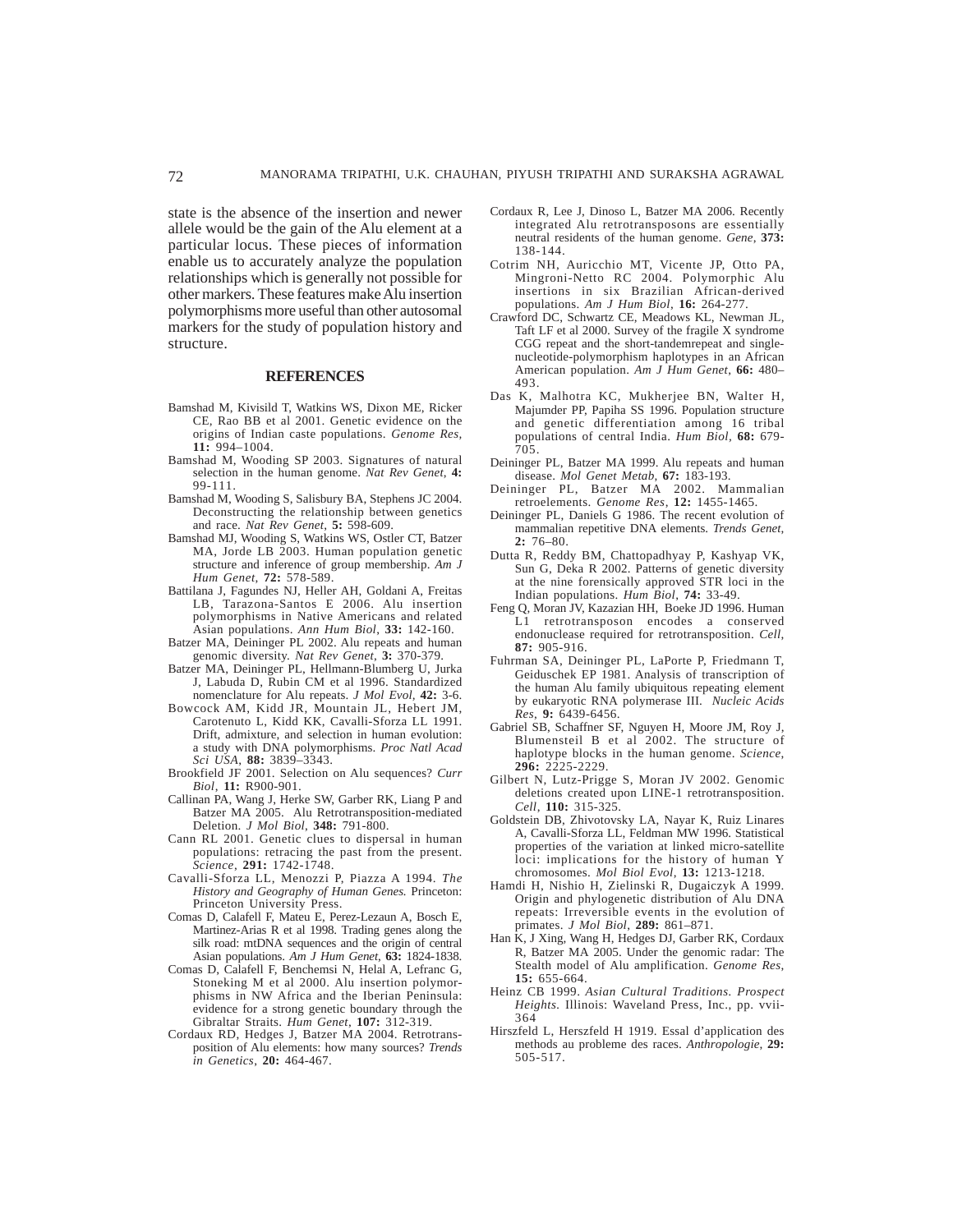- Houck CM, Rinehart FP, Schmid CW 1979. A ubiquitous family of repeated DNA sequences in the human genome. *J Mol Biol,* **132:** 289–306.
- Hutchinson GB, Andrew SE, McDonald H, Goldberg YP, Graharn R, Rommens JR, Hayden MR 1993. An Alu element retroposition in two families with Huntington disease defines a new active Alu subfamily. *Nucleic Acids Res*, **21:** 3379–3383.
- Ingman M, Kaessmann H, Paabo S, Gyllensten U 2000. Mitochondrial genome variation and the origin of modern humans. *Nature*, **408:** 708–713.
- Jin L, Baskett ML, Cavalli-Sforza LL, Zhivotovsky LA, Feldman MW, Rosenberg NA 2000. Microsatellite evolution in modern humans: a comparison of two data sets from the same populations. *Ann Hum Genet*, **64:** 117-134.
- Jorde LB, Rogers AR, Bamshad M, Watkins WS, Krakowiak P, Sung S et al 1997. Microsatellite diversity and the demographic history of modern humans. *Proc Natl Acad Sci USA*, **94:** 3100-3103.
- Jorde LB, Watkins WS, Bamshad MJ, Dixon ME, Ricker CE, Seielstad MT, Batzer MA 2000. The distribution of human genetic diversity: a comparison of mitochondrial, autosomal, and Y-chromosome data. *Am J Hum Genet*, **66:** 979-988.
- Kanthimathi S, Vijaya M, Srikumari CR, Govinda Reddy P, Majumder PP, Ramesh A 2007. A genetic structure of the early immigrants (Mukkalathor) of Tamil Nadu as inferred from autosomal loci. *Int J Hum Genet*, **7:** 167-173.
- Lahr MM, Foley RA 1998. Towards a theory of modern human origins: geography, demography, and diversity in recent human evolution. *Am J Phys Anthropol Suppl*, **27:** 137-176.
- Lakshmi N, Demarchi DA, Veerraju P, Rao TV. 2002. Population structure and genetic differentiation among the substructured Vysya caste population in comparison to the other populations of Andhra Pradesh. India. *Ann Hum Biol*, **29:** 538-549.
- Lander ES, Linton LM, Birren B, Nusbaum C, Zody MC, Baldwin J, Devon K, Dewar K, Doyle M, FitzHugh W et al 2001. Initial sequencing and analysis of the human genome. *Nature*, **409:** 860-921.
- Luan DD, Korman MH, Jakubczak JL, Eickbush TH 1993. Reverse transcription of R2Bm RNA is primed by a nick at the chromosomal target site: a mechanism for non- LTR retrotransposition. *Cell*, **72:** 595-605.
- Majumder PP, Roy B, Banerjee S, Chakraborty M, Dey B, Mukherjee N et al 1999. Human-specific insertion/deletion polymorphisms in Indian populations and their possible evolutionary implications. *Eur J Hum Genet*, **7:** 435–446.
- McClintock B 1956. Controlling elements and the gene. *Cold Spring Harb Symp Quant Biol*, **21:** 197-216.
- Mills RE, Bennett EA, Iskow RC, Devine SE 2007. Which transposable elements are active in the human genome? *Trends Genet*, **23:** 183-191.
- Misra VN 2001. Prehistoric human colonization of India. *J Biosci*, **26:** 491–531.
- Mizuuchi K 1992. Transpositional recombination: mechanistic insights from studies of mu and other elements. *Annu Rev Biochem*, **61:** 1011-1051.
- Moran JV, Holmes SE, Naas TP, DeBerardinis RJ, Boeke JD, Kazazian HH 1996. High frequency

retrotransposition in cultured mammalian cells. *Cell*, **87:** 917-927.

- Nasidze I, Risch GM, Robichaux M, Sherry ST, Batzer MA, Stoneking M 2001. Alu insertion polymorphisms and the genetic structure of human populations from the Caucasus. *Eur J Hum Genet*, **9:** 267-272.
- Okada N. 1991. SINEs. *Curr Opin Genet Dev*, **1:** 498- 504.
- Ovchinnikov IV, Gotherstrom A, Romanova GP, Kharitonov VM, Liden K, Goodwin W 2000. Molecular analysis of Neanderthal DNA from the northern Caucasus. *Nature*, **404:** 490-493.
- Papiha SS 1996. Genetic variation in India. *Hum Biol*, **68:** 607-628.
- Pauling L, Itano HA, et al 1949. Sickle cell anemia a molecular disease. *Science*, **110:** 543-548.
- Quintana-Murci L, Krausz C, Zerjal T, Sayar SH, Hammer MF, Mehdi SQ et al 2001. Y-chromosome lineages trace diffusion of people and languages in southwestern Asia. *Am J Hum Genet*, **68:** 537– 542.
- Ravindranath VM, Lakshmi N, Ramesh M, Veerraju P 2005. Alu Insertion / Deletion Polymorphisms in Yadava Population of Andhra Pradesh, South India. *Int J Hum Genet*, **5:** 223-224.
- Relethford JH 2001. Ancient DNA and the origin of modern humans. *Proc Natl Acad Sci USA*, **98:** 390- 391.
- Renfrew C 1989. The origins of Indo-European languages. *Sci Am*, **261:** 82-90.
- Rieder MJ, Taylor SL, Clark AG, Nickerson DA 1999. Sequence variation in the human angiotensin converting enzyme. *Nat Genet*, **22:** 59-62.
- Rogers J 1998. Retroposons defined. *Nature*, **301:** 460. Romualdi C, Balding D, Nasidze IS, Risch G, Robichaux M, Sherry ST, Stoneking M, Batzer MA, Barbujani
- G 2002. Patterns of human diversity, within and among continents, inferred from biallelic DNA polymorphisms. *Genome Res*, **12:** 602–612.
- Rosenberg NA, Burke T, Elo K, Feldman MW, Freidlin PJ, Groenen MA et al 2001 Empirical evaluation of genetic clustering methods using multilocus genotypes from 20 chicken breeds. *Genetics*, **159:** 699-713.
- Rousset F 1996. Equilibrium values of measures of population subdivision for stepwise mutation processes. *Genetics*, **142:** 1357-1362.
- Roy-Engel AM, Carroll ML, Vogel E, Garber RK, Nguyen SV, Salem AH, Batzer MA, Deininger PL 2001. Alu insertion polymorphisms for the study of human genomic diversity. *Genetics*, **159:** 279-290.
- Ruhlen M 1991. A guide to the world's languages. In: A Sherratt (Ed.). *The Cambridge encyclopedia of archaeology.* London: Edward Arnold.
- Sen SK, Han K, Wang J, Lee J, Wang H, Callinan PA et al 2006. Human genomic deletions mediated by recombination between Alu elements. *Am J Hum Genet*, **79:** 41-53.
- Shriver MD, Kennedy GC, Parra EJ, Lawson HA, Sonpar V, Huang J et al 2004. The genomic distribution of population substructure in four populations using 8,525 autosomal SNPs. *Hum Genomics*, **1:** 274- 286.
- Stoneking M, Fontius JJ, Clifford SL, Soodyall H, Arcot